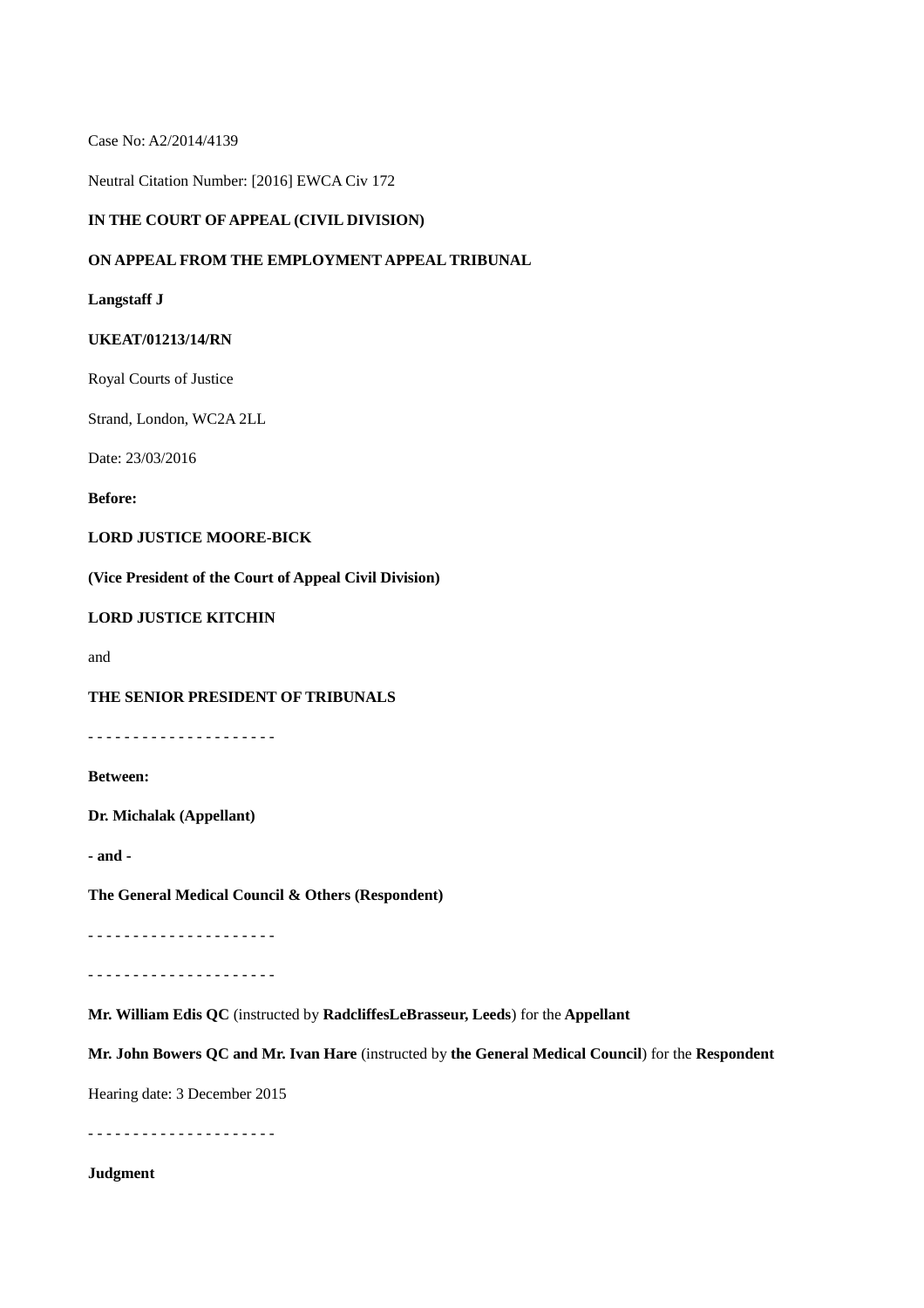### **Lord Justice Ryder:**

1. This case raises an important question about the remedies and routes of appeal available to individuals who claim to have suffered from discrimination, victimisation, harassment or detriment in the treatment that they have received from a qualifications body. In particular, it concerns the jurisdiction of the Employment Tribunal ['ET'] to hear and determine complaints against qualifications bodies under Part 5 of the Equality Act 2010 ['EA 2010'].

2. The appeal is brought by a registered medical practitioner, Dr. Michalak ['the appellant']. The first respondent is the General Medical Council ['GMC'], the second respondent is the Chief Executive and Registrar of the GMC and the third respondent is, or at the relevant time was, an employee of the GMC.

3. The appellant was dismissed by the NHS Trust that employed her as a doctor. Following her dismissal she made a successful claim to the ET for unfair dismissal. The ET found that her dismissal had been unfair and contaminated by sex and race discrimination and victimisation. The appellant received a compensation award and a public apology from the Trust.

4. Prior to the ET's determination and as a consequence of her dismissal, the NHS Trust referred the appellant to the GMC so that the issue of her registration as a medical practitioner could be considered. The Trust later accepted that there were never proper grounds on which she should or could have been referred to the GMC. Accordingly, the appellant's full registration as a medical practitioner remains intact.

5. Following her referral to the GMC, the appellant complained that in the investigation and hearing of her case the GMC acted to her detriment and in a manner unlawful under the EA 2010. It is the ET's jurisdiction to hear that complaint that is the question in this appeal.

6. The decision in this case has the potential to affect a number of regulatory bodies (known collectively as 'qualifications bodies') and the individuals who are regulated by them. We are very grateful to Mr. Edis QC and Mr. Bowers QC who appeared before us on behalf of the appellant and the GMC, respectively, for their helpful submissions.

7. The question to be determined is whether the ET has jurisdiction to hear a complaint against a qualifications body under section 120 EA 2010, or whether the ET's jurisdiction is ousted by section 120(7) EA 2010 because of the availability of judicial review. There are two related matters which can be summarised as follows: first, what was Parliament's intention in enacting section 120(7) EA 2010 (and comparable clauses in the precursor legislation) and second, does the opportunity to commence judicial review proceedings against a qualifications body constitute 'proceedings in the nature of an appeal' for the purposes of section 120(7)?

8. Under the Medical Act 1983 ['MA 1983'], the GMC is a corporate body which has powers and duties to inquire into complaints about a registrant's fitness to practise. The procedure, known as 'the fitness to practise' jurisdiction, is set out in the MA 1983 and accompanying rules, the General Medical Council (Fitness to Practise) Rules 2004, whereby the GMC is charged with considering inadequate or improper conduct by medical practitioners who are referred to it. The GMC has the power to register and, in an appropriate case, to remove, limit or suspend the registration of a medical practitioner.

9. Under the 'fitness to practise' jurisdiction, the GMC receives, scrutinises and screens initial complaints about medical practitioners. Where the complaints go forward to an inquiry, the GMC is responsible for the preparation of the evidence and the drafting of allegations. Any hearing that follows is heard by the Medical Practitioners' Tribunal Service which is styled as a part of the GMC but is operationally independent of it.

10. A decision of the GMC to erase, suspend, or to impose conditions on a medical practitioner's registration is susceptible of a statutory route of appeal to the High Court by sections 38 and 40 MA 1983. In respect of such acts or decisions, a medical practitioner has 28 days to appeal to the High Court which is empowered to dismiss the appeal; allow the appeal and quash the original decision; substitute a new decision for the original decision; remit the matter for re-hearing, and in all circumstances make a costs order. It is common ground between the parties that where Parliament has provided a statutory route of appeal for a complaint, then section 120(7) EA 2010 precludes such a complaint being brought before the ET for determination.

11. The appellant's complaints in these proceedings do not fall within the statutory route of appeal to the High Court that is set out in sections 38 and 40 MA 1983 because the complaints are not about the appellant's registration. The appellant issued proceedings in the ET against the three respondents complaining of various decisions and actions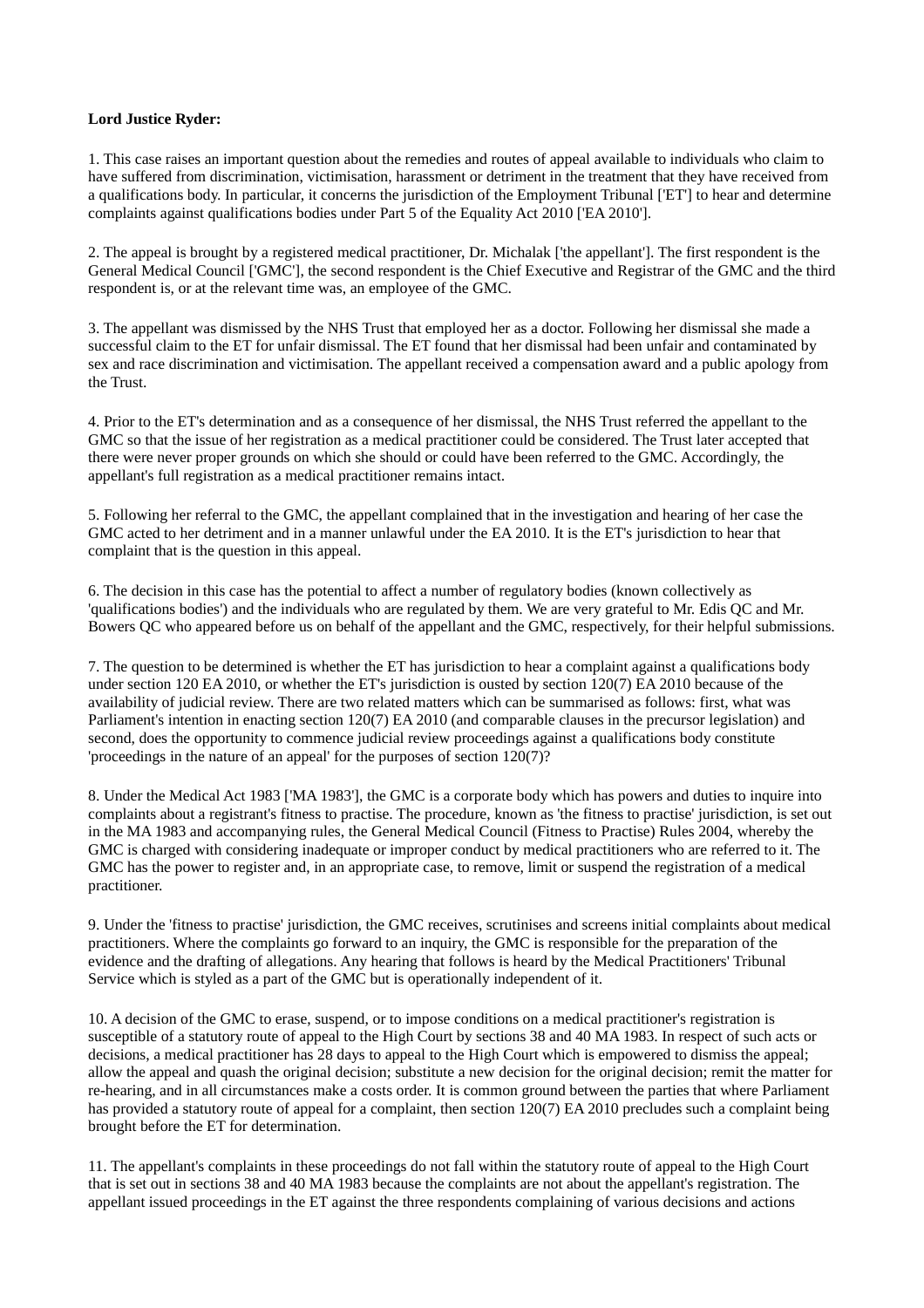within the fitness to practise investigation that were alleged to be unlawful under the EA 2010 but which fell short of actions upon her registration to which the statutory route of appeal applied. The particulars were:

a. Harassment in respect of the GMC's conduct that occurred before 1 October 2010;

b. Unlawful sex, race and disability discrimination in respect of the GMC's conduct that occurred before 1 October 2010;

c. Unlawful sex, race and disability discrimination in respect of the GMC's conduct that occurred on or after 1 October 2010; and

d. Unlawful discrimination against her by the second and third respondents within the terms of section 53(2)(c) EA 2010.

12. A preliminary hearing was held on 17 February 2014 in Leeds before Judge Keevash. He found that the ET had jurisdiction to hear the appellant's claims against the GMC under the Race Relations Act 1976 ['RRA 1976'] (in respect of matters that pre-dated 1 October 2010) and under the EA 2010 (in respect of matters that post-dated or were continuing at 1 October 2010). The respondents appealed his decision to the Employment Appeal Tribunal ['EAT'] on the basis that the decision amounted to an error of law in light of the decision of the EAT in *[Jooste v GMC](http://www.employmentcasesupdate.co.uk/site.aspx?i=ed12399)* [2012] EQLR 1048.

13. On 25 November 2014 the matter came before the President of the EAT, Langstaff J. His decision is reported at [UKEAT/0213/14/RN.](http://www.employmentcasesupdate.co.uk/site.aspx?i=ed24994) The President held that the ET was bound to follow the decision of His Honour Judge McMullen QC sitting in the EAT in *Jooste*. In that case, Judge McMullen held that an application to the ET under section 120(1) EA 2010 was precluded by section 120(7) EA 2010 because of the availability of judicial review under section 31 Senior Courts Act 1981. It was common ground before Langstaff J that the Employment Judge had misdirected himself as to the law in failing to follow *Jooste* with the consequence that his decision had to be set aside. The President granted the appellant permission to appeal to this court on the basis that there was sufficient reason to doubt whether the decision in *Jooste* was correct.

### **The Legal framework**

14. The Equality Act 2010 came into force on 1 October 2010. The aim of the Act is to legally protect people from discrimination in the workplace and more generally. It replaced previous anti-discrimination laws with a single enactment. Prior to this, claims of harassment or discrimination had to be brought under a variety of enactments, including the Sex Discrimination Act 1975, the Race Relations Act 1976 and the Disability Discrimination Act 1995.

15. The jurisdiction of the Employment Tribunal to determine complaints under Part 5 of the EA 2010 (of which section 53 is a part) is defined by section 120 of the Act, which provides that:

"(1) An employment tribunal has, subject to section 121, jurisdiction to determine a complaint relating to—

(a) a contravention of Part 5 (work);

(b) a contravention of section 108, 111 or 112 that relates to Part 5."

16. Section 120(7) EA 2010 provides that:

"(7) Subsection (1)(a) does not apply to a contravention of section 53 in so far as the act complained of may, by virtue of an enactment, be subject to an appeal or proceedings in the nature of an appeal."

17. This subsection mirrors identical provisions that were to be found in section 54(2) of the Race Relations Act 1976 and section 63(2) of the Sex Discrimination Act 1975.

18. It was common ground before the EAT that the GMC is a "qualifications body" as defined in section 54 EA 2010. Under section 53 EA 2010, it is unlawful for a qualifications body to discriminate against, harass or victimise a person upon whom it confers or has conferred a relevant qualification by, inter alia, withdrawing or varying the terms on which that qualification is held, or subjecting that person to any detriment. Section 53 provides that: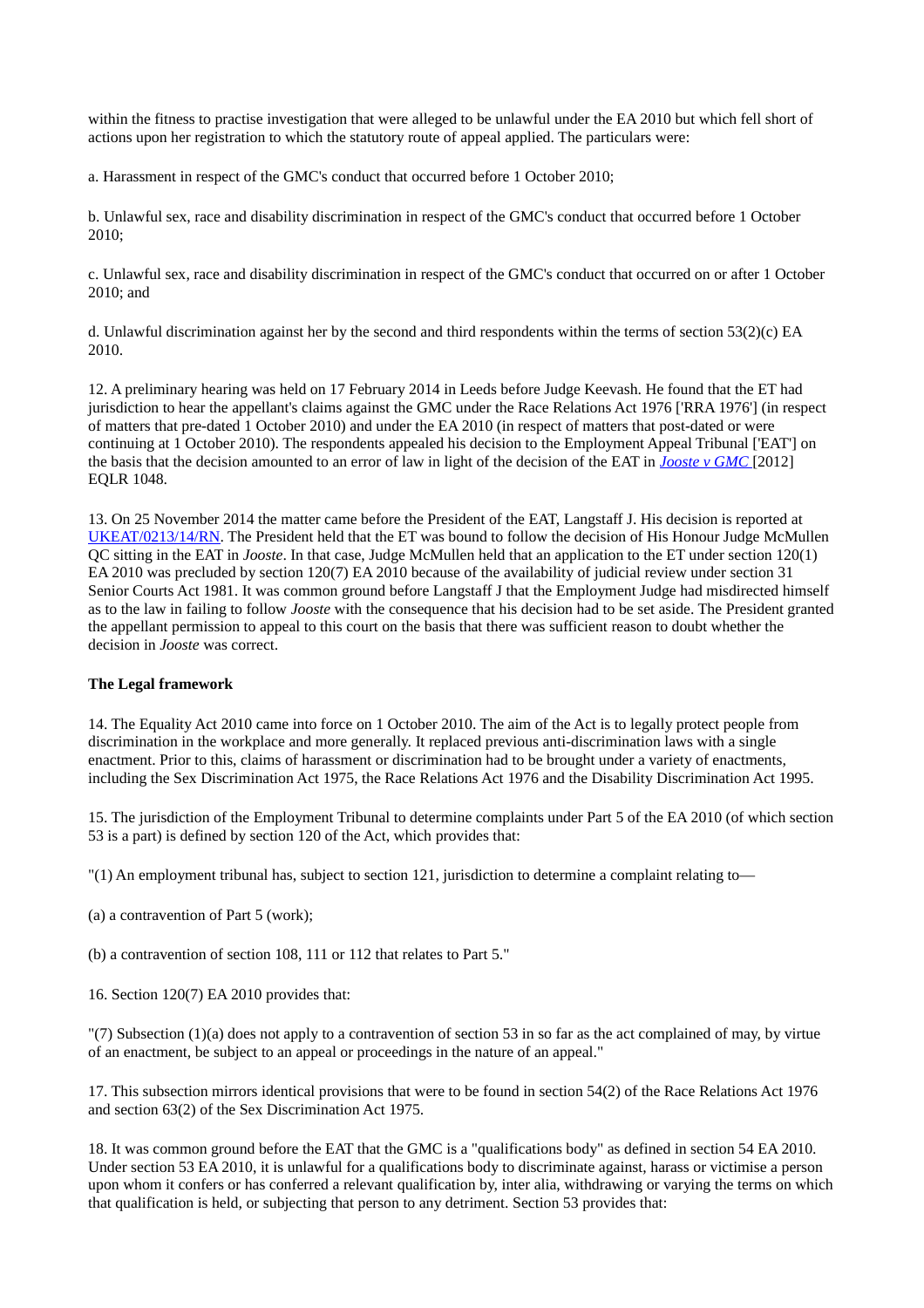- "(1) A qualifications body (A) must not discriminate against a person (B)—
- (a) in the arrangements A makes for deciding upon whom to confer a relevant qualification;
- (b) as to the terms on which it is prepared to confer a relevant qualification on B;
- (c) by not conferring a relevant qualification on B.

(2) A qualifications body (A) must not discriminate against a person (B) upon whom A has conferred a relevant qualification—

- (a) by withdrawing the qualification from B;
- (b) by varying the terms on which B holds the qualification;
- (c) by subjecting B to any other detriment.
- (3) A qualifications body must not, in relation to conferment by it of a relevant qualification, harass—
- (a) a person who holds the qualification, or
- (b) a person who applies for it.
- (4) A qualifications body (A) must not victimise a person  $(B)$ —
- (a) in the arrangements A makes for deciding upon whom to confer a relevant qualification;
- (b) as to the terms on which it is prepared to confer a relevant qualification on B;
- (c) by not conferring a relevant qualification on B.
- (5) A qualifications body (A) must not victimise a person (B) upon whom A has conferred a relevant qualification—
- (a) by withdrawing the qualification from B;
- (b) by varying the terms on which B holds the qualification;
- (c) by subjecting B to any other detriment.
- (6) A duty to make reasonable adjustments applies to a qualifications body.

(7) The application by a qualifications body of a competence standard to a disabled person is not disability discrimination unless it is discrimination by virtue of section 19."

19. Counsel for the GMC, Mr Bowers, submitted that a long line of case law has determined that section 120(7) EA 2010 includes judicial review with the consequence that the ET is precluded from determining such matters, that this is a correct understanding of the law, and should not be disturbed by this court. Judicial review now exists in a statutory form which has altered the basis and content of the same and is appropriately described as proceedings in the nature of an appeal. Counsel for the appellant, Mr Edis, on the other hand, submitted that Parliament never intended that judicial review be within the ambit of section 120(7) EA 2010 or section 54(2) RRA 1976 and that if Parliament had so intended, it would have said so specifically. Judicial review was never intended to be caught by section 120(7) and its availability does not preclude the ET from determining an application under section 53 EA 2010.

20. Mr. Edis submitted that the purpose of section 120(7) is to enable particular matters, such as those in respect of a practitioner's registration which are diminution of professional status questions, to be determined by a specialist professional body and ultimately the High Court. He further submitted that the ET is the specialist tribunal which determines whether acts or omissions amount to breaches of equality legislation and it would be wrong to conceive of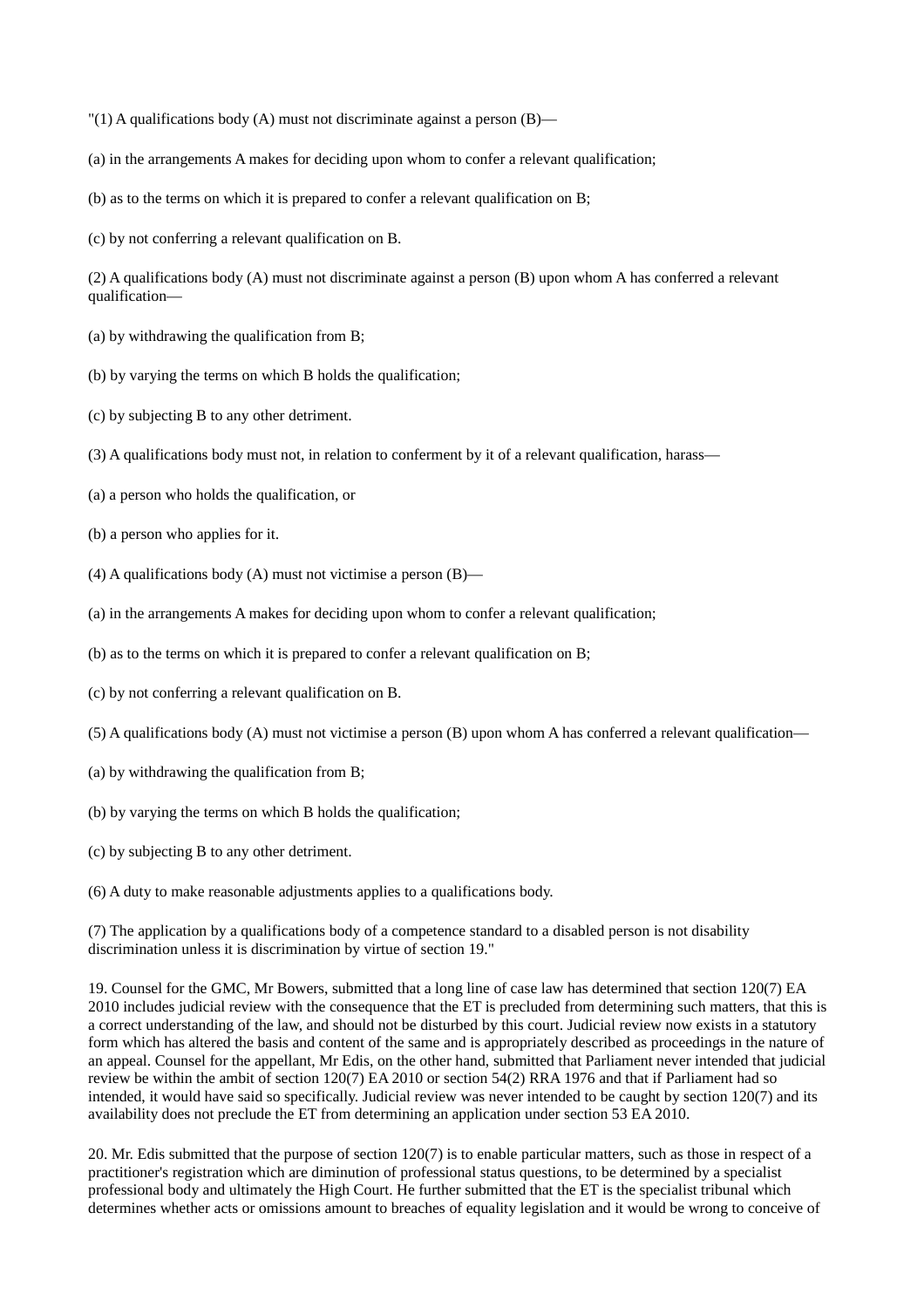Parliament intending to oust that jurisdiction simply because of the availability of the supervisory jurisdiction of the High Court in judicial review.

21. In order to frame the submissions on the two issues that inform the answer to the question in this appeal, it is necessary to review the authorities. In *Khan v General Medical Council* [1986] ICR 1032 the Court of Appeal was asked to consider the precursor to s120(7) EA 2010, namely section 54(2) of the RRA 1976, which provided in respect of the jurisdiction of the ET that:

"(2) Subsection (1) does not apply to a complaint under section 12(1) of an act in respect of which an appeal, or proceedings in the nature of an appeal, may be brought under any enactment'

22. In *Khan* the actions that were taken by the GMC were actions taken by a qualifications body concerning a medical practitioner's registration. The issue that the Court of Appeal was asked to determine was whether or not the procedures provided for by section 29 of the MA 1983 (now repealed) were "proceedings in the nature of an appeal". Section 29 provided a two-stage process whereby once a decision had been made, that decision was open to review by a review board. Although the review board had no power itself to alter the decision, it was able to make a recommendation to the President of the GMC. The President could alter the decision, although he did not in Dr. Khan's case.

23. The Court of Appeal in *Khan* held that the two-stage process provided by section 29 RRA 1976 was a statutory review procedure enacted for the purpose of adjudicating medical qualifications that was "in the nature of an appeal" and therefore fell within the procedure envisaged by section 54(2) RRA 1976. Hoffmann LJ agreed with Neill LJ in stating at 1042F that:

"Section 29 of the Act of 1983 allows the decision of the General Medical Council to be reversed by a differently constituted set of persons. For the present purposes, I think that this is the essence of what is meant by "proceedings in the nature of an appeal."'

24. It is apparent from that that the concept of an appeal is to be construed widely. That said, the reasoning behind the conclusion is important and in my judgment critical to this appeal. Neill LJ identified that where no statutory route of appeal was provided for, the medical practitioner could go to the industrial tribunal (as the ET then was). At 1041F he said as follows:

"In such a case and in the other cases set out in section 29(3) the practitioner retains a right to bring a complaint to the industrial tribunal. The reason for that is simple. There are, in those cases, no proceedings in the nature of an appeal available against the initial decision. Mr Griffiths said that is an important provision because it shows how carefully this legislation is worded and how the statute itself draws a distinction between cases where there is a proceeding in the nature of an appeal, on the one hand, and cases where there is no such appellate machinery and where the practitioner can go to the industrial tribunal if he thinks it is right."

25. Furthermore, *Khan* is authority for the proposition that there is an underlying rationale to the reservation of jurisdiction by proceedings in the nature of an appeal to a specialist professional body. Hoffmann LJ identified the intention of Parliament in reserving to a qualifications body as a specialist professional body matters that required even greater expertise than a specialist tribunal such as the ET. At 1043F he said:

"… Parliament appears to have thought that, although the industrial tribunal is often called a specialist tribunal and has undoubted expertise in matters of sex and racial discrimination, its advantages in providing an effective remedy were outweighed by the even greater specialisation in a particular field or trade or professional qualification or statutory tribunals such as the review board, since the review board undoubtedly has a duty to give effect to the provisions of section 12 of the Act of 1976: see per Taylor LJ in *Reg v Department of Health, Ex parte Gandhi* [1991] ICR 805, 814. This seems to me a perfectly legitimate view for Parliament to have taken. …"

26. In *[Chaudhary v Specialist Training Authority Appeal Panel & Ors](http://www.bailii.org/ew/cases/EWCA/Civ/2005/282.html)* [2005] ICR 1086 the Court of Appeal considered whether the application of ECHR principles consequential upon the enactment of the Human Rights Act 1998 made any material difference to the principles set out in *Khan.* In the context of considering whether the MA 1983 provided an effective remedy, Pill LJ held that the statutory route of appeal provided by section 29 MA 1983 afforded a lawful alternative to a complaint to the Employment Tribunal. Pill LJ also highlighted the availability of judicial review as an effective safeguard to decisions of the appeal panel / review board. At [32] Pill LJ said as follows: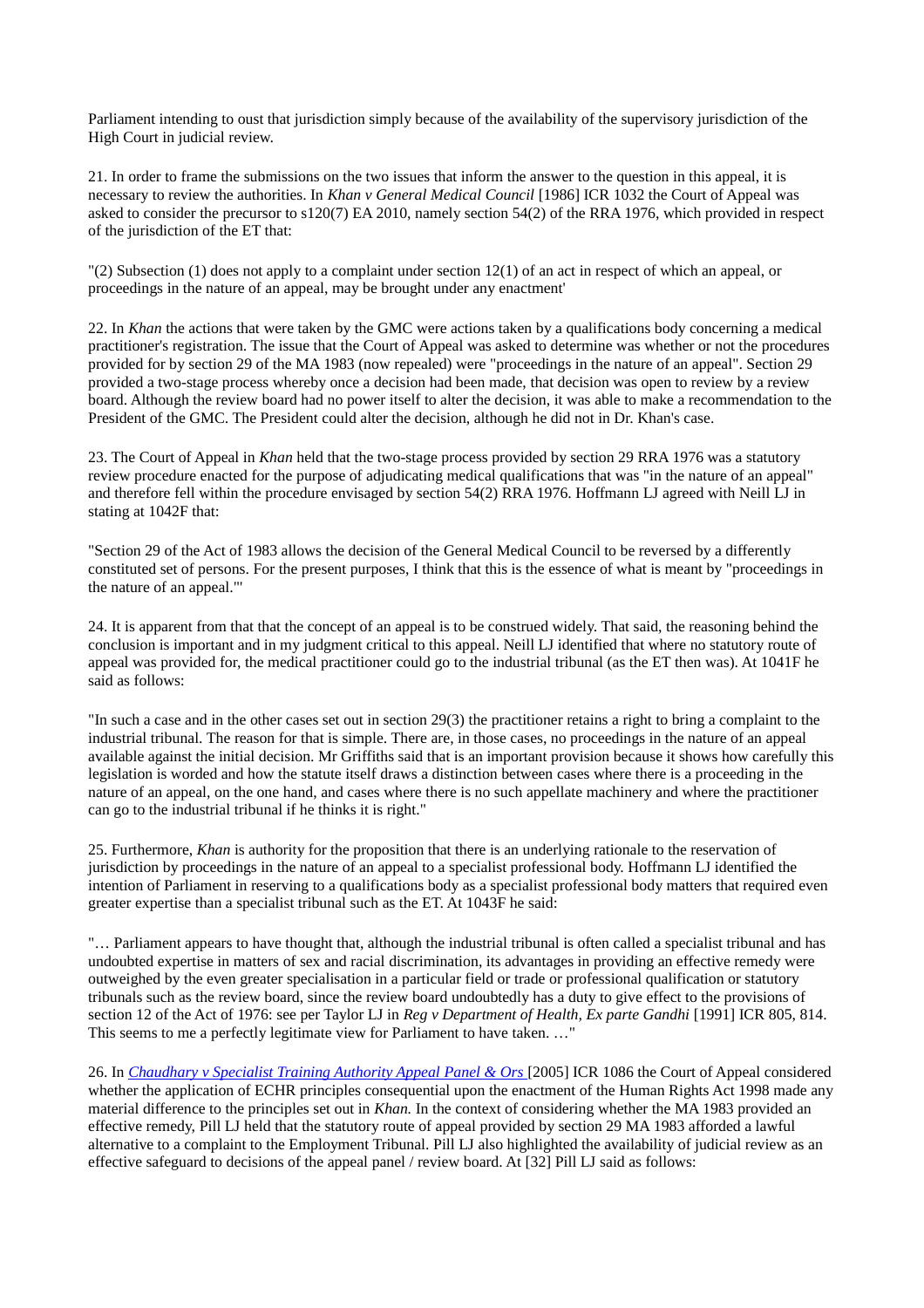"The procedure is a lawful alternative in this context to a procedure by way of complaint to an employment tribunal under section 54(1). The remedies available by way of judicial review (*R (Alconbury Developments) v SS for Environment, Transport and the Regions* [2002] 2 AC 295) provide an appropriate safeguard for applicants in the present circumstances. It will be open to the court, on judicial review, to consider whether the appeal panel had acted in a racially discriminatory fashion."

27. I do not take that to be a statement of principle that the availability of judicial review precludes a professional practitioner from making an application to the ET where no statutory route of appeal is prescribed. On the contrary, in my judgment Pill LJ was simply emphasising the point made by Hoffmann LJ in *Khan* at 1043E-G regarding judicial review being a safeguard, that is an effective remedy where a statutory route of appeal, formal or informal, had not been provided.

28. In *[Tariquez-Zaman v GMC](http://www.bailii.org/uk/cases/UKEAT/2006/0292_06_2012.html)* (UKEAT/0292/06/DM) His Honour Judge McMullen QC sitting in the EAT decided a case concerning alleged acts of discrimination and victimisation that amounted to actions upon a registrant's registration where the terms on which the medical practitioner held his registration were varied by the GMC. The issue was whether the precursor to section 120(7) EA 2010, namely section 54(2) RRA 1976, precluded the ET from considering the matter. Judge McMullen's conclusion on the issue is *obiter* because the claimant had, following a referral to the GMC and commencement of the fitness to practise procedure, voluntarily relinquished his registration. Expressing a view as to whether the ET would have had jurisdiction to hear the complaint, Judge McMullen stated that the availability of judicial review would preclude the ET from hearing the matter under section 54(2) RRA 1976. At paragraphs [30] – [31] Judge McMullen explained his reasoning as follows:

"[30] An appeal may be mounted under the Medical Act against the more serious determinations; but it is apt to include as proceedings in the nature of an appeal, proceedings for judicial review. As Neill LJ pointed out: the essence is the conduct of the case by somebody different from the person against whom a complaint is made, or who has decided it at first instance, with the opportunity for a reversal of the judgment. That is precisely what the role of the court is in a judicial review. The dispute is taken away from the immediate environment of the actors – in this case the GMC and the medical practitioner – and put in the hands of a judge who has power to quash the judgment made below.

[31] Thus judicial review is aptly described as proceedings in the nature of an appeal. Judges in the administrative court are familiar with dealings under the Medical Act in the form of appeals proper; thus they constitute the obvious destination intended by Parliament for disputes of this nature, once a decision had been made at first instance. So if I were required to make a decision, I would uphold the submission that s. 54(2) ousts the jurisdiction of the ET because, in this case, proceedings can be brought by way of judicial review.'

29. In *Jooste* Judge McMullen again sitting in the EAT followed his earlier *obiter* reasoning in *Tariquez-Zaman*. Dr. Jooste claimed that the acts of an 'Interim Orders Panel' of the GMC suspending his registration were discriminatory under the EA 2010. The EAT held that the ET had no jurisdiction to hear the claimant's claims against the GMC as the remedy available in judicial review was an alternative statutory remedy such that the ET's jurisdiction was precluded by section 120(7) EA 2010. The EAT accordingly concluded that the Employment Judge had correctly struck out the claimant's claims.

30. Judge McMullen's reasoning is developed at [42]:

"Judicial review arises under the SCA; that establishes the right of judicial review in its modern name and form, prescribes rules for running the proceedings and the remedies that are available. In my judgment, judicial review is aptly described as arising under an enactment, originally a common-law matter and originally subject to prerogative orders but now controlled by the 1981 Act.'

He goes on at [44] to say:

"Thus the exclusion [of the ET] is by virtue of an enactment and it does provide for proceedings in the nature of an appeal. An appeal simply is the opportunity to have a decision considered again by a different body of people with power to overturn it."

31. Finally, in this review of relevant decisions, the cases of *[Depner v GMC](http://www.employmentcasesupdate.co.uk/site.aspx?i=ed15711)* (UKEAT/0457/11/KN) and *[Uddin v GMC](http://www.employmentcasesupdate.co.uk/site.aspx?i=ed15712)*  [2013] ICR 793), were heard together by Slade J and were awaiting judgment when *Jooste* was decided. In *Depner,* the Employment Appeal Tribunal decided that where a claimant has a statutory right to the review of a decision about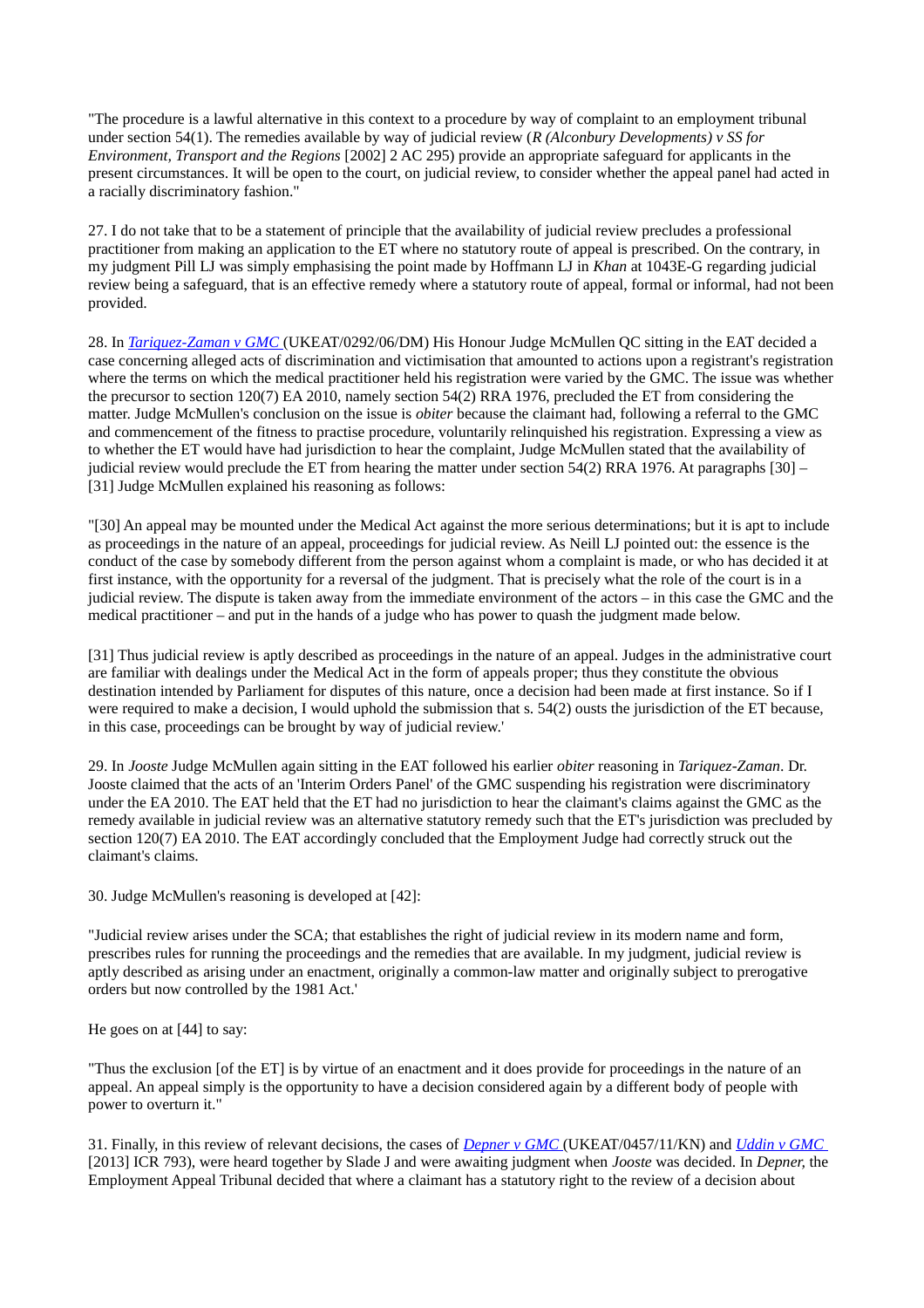registration, as is the case under sections 38 and 40 MA 1983, then section 120(7) EA 2010 precludes an application to the ET. *Depner* followed *Khan* which Slade J considered to be good law.

32. In *Uddin*, the High Court was asked to consider claims of race discrimination and harassment that were alleged to have occurred during the disciplinary process that led to Dr. Uddin's eventual suspension by a fitness to practise panel and ultimately his removal from the register of medical practitioners. The acts of alleged discrimination pre-dated the proceedings before the fitness to practise panel and whether the complaint was otherwise within a statutory right of appeal under sections 38 or 40 MA 1983, was a question that was not answered because the acts alleged to constitute harassment and discrimination were insufficiently identified for the ET to be able to determine whether they were decisions amenable to judicial review.

### **Discussion**

33. Section 120(1) EA 2010 describes the jurisdiction of the ET to determine a complaint under Part 5 EA 2010. Section 120(7) EA 2010 provides that subsection (1)(a) does not apply to a contravention of section 53 in so far as the act complained of may, by virtue of an enactment, be subject to an appeal or proceedings in the nature of an appeal. Where there is a defined statutory route of appeal for actions upon a medical practitioner's registration, such as that described in sections 38 and 40 EA 2010, the jurisdiction of the ET under section 53 is precluded. *Khan* remains authority for that proposition.

34. In any consideration of whether there is a route of appeal, a broad interpretation is permitted consistent with the purpose identified which is to reserve decision making, including on any review or appeal, in certain professional matters that touch upon registration, to the specialist professional body. Accordingly, an internal review or appeal may be sufficient even if a statutory appeal to the High Court is absent. That would equally oust the jurisdiction of the ET as in *Khan*. For those cases, the ultimate remedy of judicial review is available as an effective safeguard.

35. That leaves the circumstance that exists in the present case where no statutory appeal to the High Court or internal review or appeal is provided for. Is judicial review within the contemplation of Parliament as 'proceedings in the nature of an appeal' such that its availability ousts the jurisdiction of the ET to consider section 53 claims? In my judgment there are significant objections to that construction. Although judicial review is undoubtedly a remedy of last resort, it is not an appeal on the merits that provides a determination of the unlawful treatment complained of. Section 31 of the Senior Courts Act 1981 sets out the modern jurisdiction:

### **"[31] Application for judicial review.**

(1) An application to the High Court for one or more of the following forms of relief, namely—

- (a) a mandatory, prohibiting or quashing order;
- (b) a declaration or injunction under subsection (2); or

(c) an injunction under section 30 restraining a person not entitled to do so from acting in an office to which that section applies,

shall be made in accordance with rules of court by a procedure to be known as an application for judicial review.

(2) A declaration may be made or an injunction granted under this subsection in any case where an application for judicial review, seeking that relief, has been made and the High Court considers that, having regard to—

- (a) the nature of the matters in respect of which relief may be granted by mandatory, prohibiting or quashing orders;
- (b) the nature of the persons and bodies against whom relief may be granted by such orders; and
- (c) all the circumstances of the case,

it would be just and convenient for the declaration to be made or the injunction to be granted, as the case may be.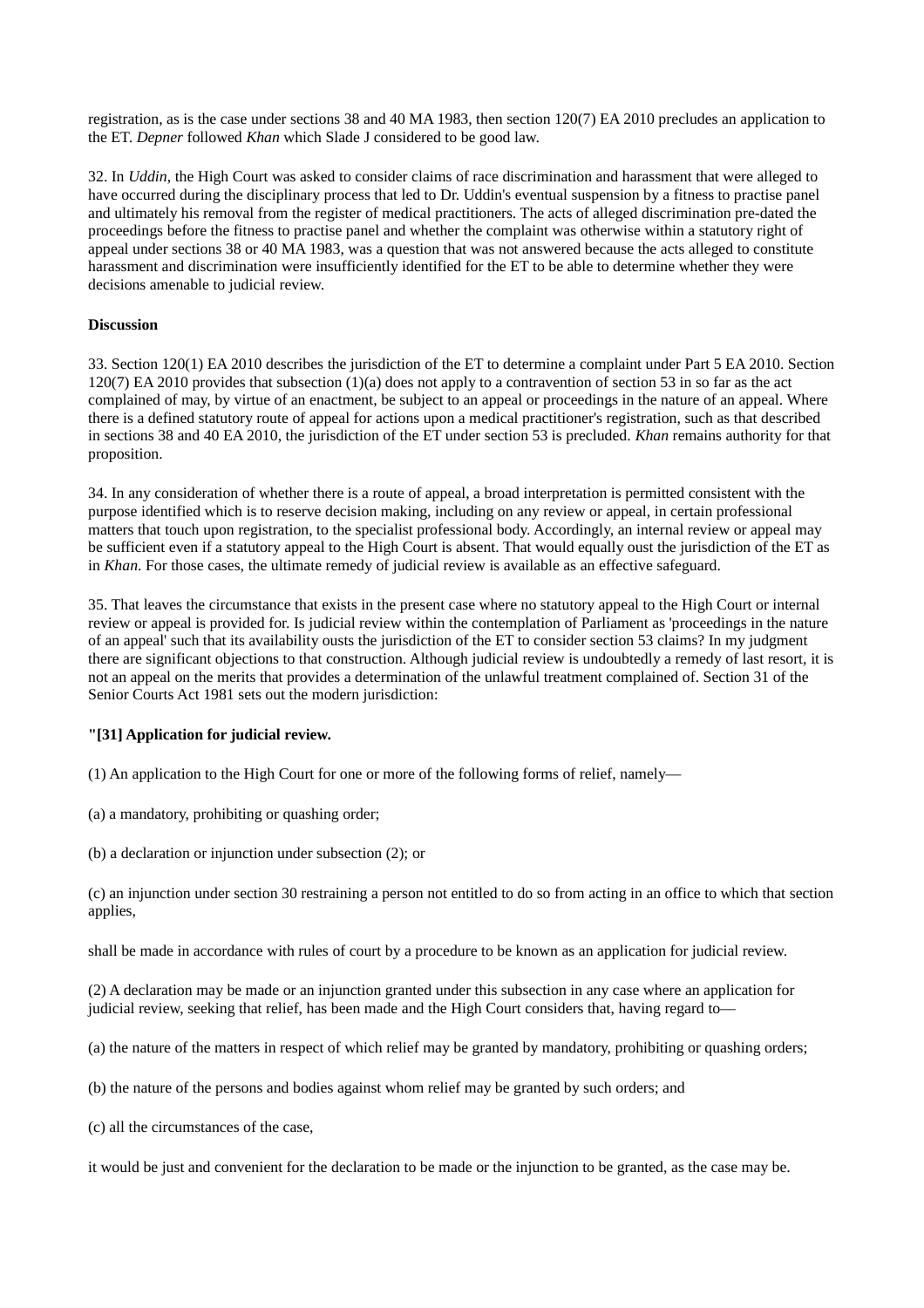(3) No application for judicial review shall be made unless the leave of the High Court has been obtained in accordance with rules of court; and the court shall not grant leave to make such an application unless it considers that the applicant has a sufficient interest in the matter to which the application relates.

**(**4) On an application for judicial review the High Court may award to the applicant damages, restitution or the recovery of a sum due if—

(a) the application includes a claim for such an award arising from any matter to which the application relates; and

(b) the court is satisfied that such an award would have been made if the claim had been made in an action begun by the applicant at the time of making the application.

(5) If, on an application for judicial review, the High Court quashes the decision to which the application relates, it may in addition—

(a) remit the matter to the court, tribunal or authority which made the decision, with a direction to reconsider the matter and reach a decision in accordance with the findings of the High Court, or

(b) substitute its own decision for the decision in question.

(5A) But the power conferred by subsection (5)(b) is exercisable only if—

(a) the decision in question was made by a court or tribunal,

(b) the decision is quashed on the ground that there has been an error of law, and

(c) without the error, there would have been only one decision which the court or tribunal could have reached (5B) Unless the High Court otherwise directs, a decision substituted by it under subsection (5)(b) has effect as if it were a decision of the relevant court or tribunal.**]**

(6) Where the High Court considers that there has been undue delay in making an application for judicial review, the court may refuse to grant—

(a) leave for the making of the application; or

(b) any relief sought on the application,

if it considers that the granting of the relief sought would be likely to cause substantial hardship to, or substantially prejudice the rights of, any person or would be detrimental to good administration.

(7) Subsection (6) is without prejudice to any enactment or rule of court which has the effect of limiting the time within which an application for judicial review may be made."

36. By section 31(5) the High Court can quash a decision of the GMC but cannot make an award of damages without other relief. Although the High Court can grant a declaration it would not ordinarily make a finding on contested evidence and cannot issue a recommendation in respect of the unlawful treatment alleged, namely discrimination, harassment or victimisation. Furthermore, because the GMC is not a tribunal or court for the purposes of section 31(5A), the High Court cannot substitute its own decision for the decision in question. The GMC is not empowered to make a decision in respect of a section 53 complaint with the consequence that although a decision infected with unlawful treatment can be set aside, the claimant cannot obtain any other effective remedy for it.

37. Just as the purpose of section 120(7) EA 2010 is to ensure that the most specialist body hears the complaint, where a complaint is focussed not on the specialist medical or other professional knowledge of the qualifications body but on unlawful treatment of the nature prohibited by section 53, the ET rather than the administrative court in its judicial review jurisdiction is the specialist tribunal charged by Parliament to make decisions of that kind. To submit in that circumstance that the ET's jurisdiction is ousted by the availability of judicial review flies in the face of long established authority. In *Reg. v. Inland Revenue Commissioners, Ex parte Preston* [1985] A.C. 835, at 852 Lord Scarman held as follows: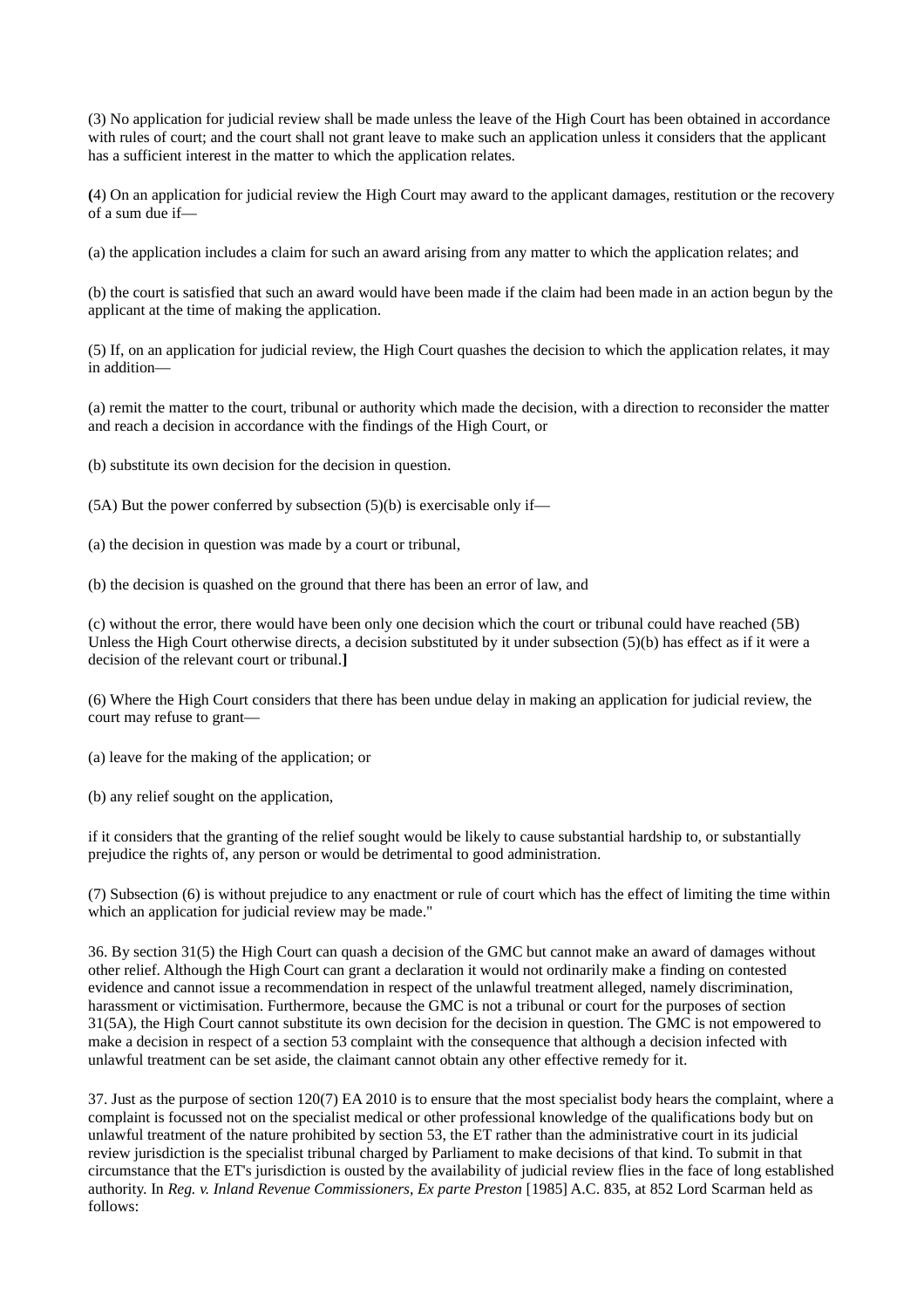"My fourth proposition is that a remedy by way of judicial review is not to be made available where an alternative remedy exists. This is a proposition of great importance. Judicial review is a collateral challenge: it is not an appeal. Where Parliament has provided by statute appeal procedures, as in the taxing statutes, it will only be very rarely that the courts will allow the collateral process of judicial review to be used to attack an appealable decision." (emphasis added)

38. Likewise, in *Ex parte Waldron* [1986] 3 Q.B. 824, Glidewell LJ held that when a court is determining whether to allow an application for judicial review to proceed, a key consideration is whether there is another route to the same remedy that would be quicker or would be provided by a body which has some technical knowledge more readily available. At 852 he held:

"Whether the alternative statutory remedy will resolve the question at issue fully and directly; whether the statutory procedure would be quicker, or slower, than procedure by way of judicial review; whether the matter depends on some particular or technical knowledge which is more readily available to the alternative appellate body; these are amongst the matters which a court should take into account when deciding whether to grant relief by judicial review when an alternative remedy is available."

39. We heard detailed submissions on the question of whether the enactment of section 31 of the Senior Courts Act 1981 with effect from 1 January 1982 was a substantive rather than a procedural reform of judicial review. I do not propose to express a view about the interesting and markedly different submissions that we heard on the topic, save to say that there are aspects of the modern procedure that can be said to have been changed substantively rather than just procedurally in and after 1982. The observations of Lord Denning MR in *O'Reilly v Mackman* [1983] 2 AC 237 at 255G to 256C and Lord Woolf in *M v Home Office* [1994] 1 AC 377 at 420G to 421B are apposite. In my judgment, however, that is not the point.

40. It matters not that one could characterise judicial review after January 1982 as being 'by virtue of an enactment' nor that it is possible to argue that judicial review proceedings are 'in the nature of an appeal' if one accepts that 'a review' is within the broad purposive meaning of 'an appeal'. Neither attribution is sufficient in my judgment to satisfy the purpose of section 120(7) EA 2010 as explained in *Khan*. The modern form of judicial review may well be enacted but is not related to the statutory scheme within which the unlawful treatment complained of occurred nor is any remedy that is available in judicial review a remedy on the merits of discrimination, harassment, victimisation or other unlawful treatment, let alone from a specialist forum equivalent to the ET. Just as the ET does not provide an equivalent forum to that of a specialist body apt to determine matters among others of medical education, practice or standards so the judicial review court should ordinarily yield to a specialist tribunal unless that tribunal's jurisdiction is expressly excluded. Furthermore, as a matter of general principle, judicial review should not be used where an alternative remedy is available.

41. It is not as if the draftsmen of the EA 2010 did not have judicial review in mind. Section 113 EA 2010 provides that:

### **"Proceedings**

(1) Proceedings relating to a contravention of this Act must be brought in accordance with this Part.

(2) Subsection (1) does not apply to proceedings under Part 1 of the Equality Act 2006.

- (3) Subsection (1) does not prevent—
- (a) a claim for judicial review;

# (b) […]"

42. The wording of section 113 adds weight to the submission that had Parliament intended to include judicial review in section 120(7) it could have said so and further, judicial review is identified as the ultimate safeguard that is itself not ousted by any of the other provisions of the Act.

43. In *Jooste,* Judge McMullen considered that his conclusion that judicial review was caught by section 120(7) EA 2010 was reinforced by Hoffmann LJ's judgment in *Khan*. He concluded at 1043E-G of *Khan* that Hoffmann LJ "made clear that there was an effective remedy by way of judicial review". It is important to note that while Hoffmann LJ does refer to judicial review in this part of his judgment in *Khan*, he is referring to it as being a safeguard in respect of the decisions of the review board of the GMC from which no statutory appeal to the High Court lay. He is, therefore,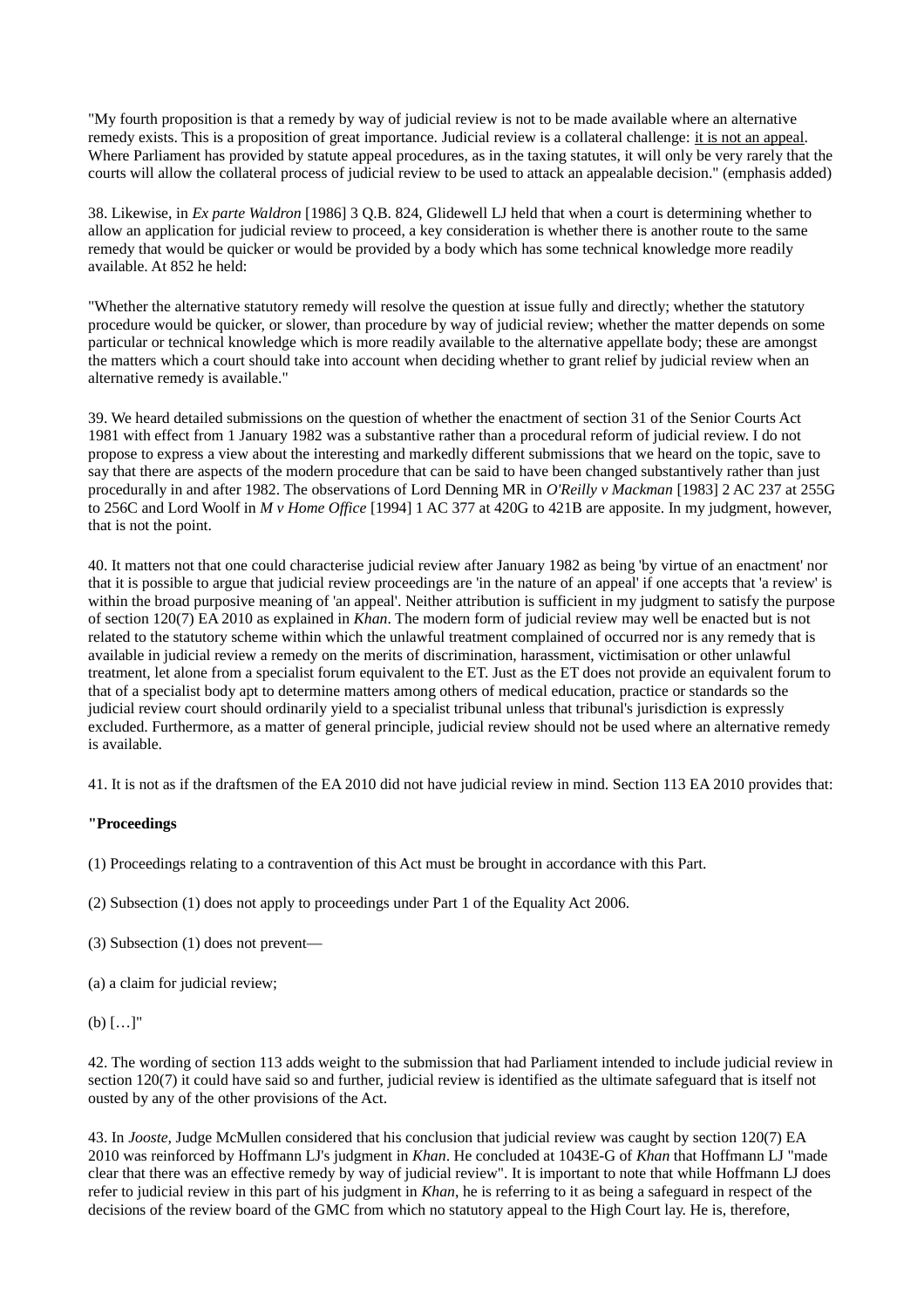considering judicial review as a mechanism by which the internal appeal decision might be reviewed rather than as an effective appeal of a GMC decision in and of itself.

44. Accordingly, I have come to the conclusion that there is force in Mr Edis's submission that where a claimant seeks to show that a decision involves unlawful discrimination but does not seek any of the discretionary remedies available in judicial review under CPR 54.3(1), then on the GMC's construction of section 120(7) EA 2010 the jurisdiction of the ET would be ousted and there would be no alternative remedy. I also accept Mr Edis's submission that the ET is set up to deal specifically with discrimination and related issues in employment and work. The process of the ET is designed to further that object and provide assistance in the form of rules on costs, disclosure and evidence, including, where appropriate, the reversal of the burden of proof. The benefit of that process is not available in judicial review.

45. The ET is better equipped to deal with disputed decisions of fact and to examine courses of conduct. It is able to call on witnesses to provide evidence. These matters are important in discrimination claims which turn, in general, on the question of why a claimant was treated in a particular way and whether that treatment points to discrimination in respect of a protected characteristic. Judicial review, on the other hand, is set up to consider procedural unfairness and the lawfulness of a decision. It naturally goes more to the question of how a decision was made rather than why it was made. Judge McMullen identified that distinction at [31] in *Jooste* but then failed to take the argument to its logical conclusion.

46. The existence of judicial review does not preclude the use of the ET because that was never the intention of Parliament and the case law before *Jooste* did not suggest so precisely because judicial review was not contemplated to be and is not a specialist forum for the determination of discrimination and related unlawful conduct. It is of course an ultimate safeguard in that it enables a remedy to be obtained where no other remedy exists, but here, the ET has a sufficient jurisdiction with appropriate remedies which should be used before recourse to judicial review is contemplated.

47. For all these reasons, I would allow the appeal and restore the decision of the Employment Tribunal.

### **Lord Justice Kitchin:**

48. I agree that the appeal should be allowed for the reasons given by Ryder LJ. I also agree with the observations of Moore-Bick LJ on the meaning of section 120(7) of the Equality Act 2010.

### **Lord Justice Moore-Bick:**

49. I agree that the appeal should be allowed for the reasons given by Ryder LJ There are powerful practical reasons, to which my Lord has drawn attention, for thinking that Parliament intended that claims against qualifications bodies for discrimination in the course of carrying out their functions should be determined by the Employment Tribunal. Ultimately, the question turns on the meaning of section 120(7) of the Equality Act 2010, on which I wish to add a few observations of my own.

50. Section 120(7) provides as follows:

"Subsection 1(a) does not apply to a contravention of section 53 in so far as the act complained of may, by virtue of an enactment, be subject to an appeal or proceedings in the nature of an appeal."

51. In *Jooste v General Medical Council* [2012] EqLR 1048 the Employment Appeal Tribunal held that following the enactment of the Senior Courts Act 1981 the right to apply for judicial review is statutory in nature and that, since decisions of the General Medical Council infected by unlawful discrimination can be challenged by way of judicial review, those decisions are "by virtue of an enactment" subject to "proceedings in the nature of an appeal" and therefore fall outside the jurisdiction of the Employment Tribunal. In my view, however, that is wrong and proceeds on a misunderstanding of the purpose of section 120(7).

52. I agree with Ryder LJ that, whereas qualifications bodies may be presumed to have special expertise in judging the skills and qualities required by a member of the profession in question, they cannot be presumed to have special expertise in recognising unlawful discrimination, victimisation, harassment or unlawful detriment. In the Equality Act 2010 Parliament has not only rendered acts of the kind described unlawful, but has provided a process by which a remedy can be obtained by means of a complaint to an Employment Tribunal. The remedies available include an award of damages, which in many cases will be what the claimant primarily seeks. Section 120(7) contains a provision of